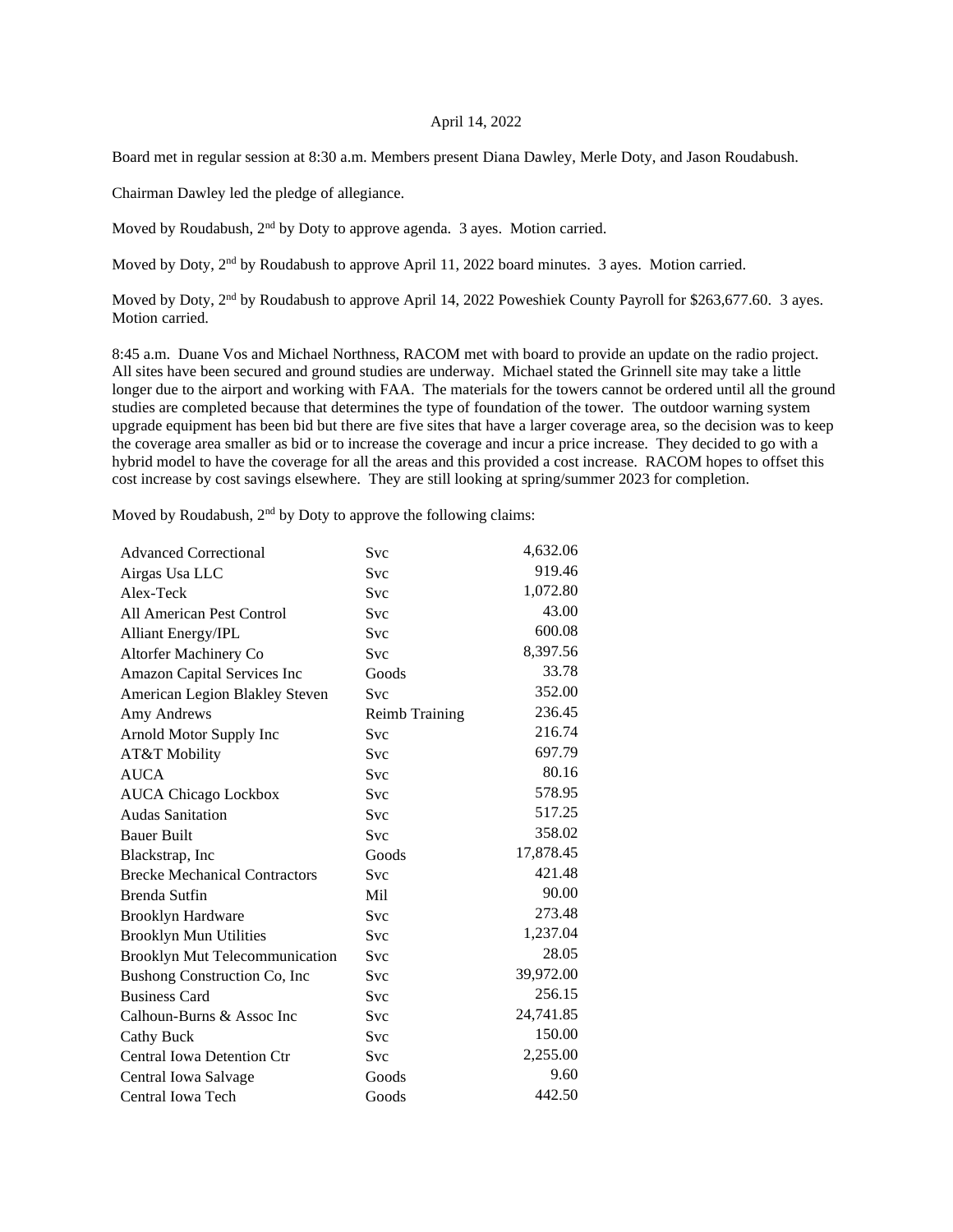| Certified Power, Inc.             | Svc                  | 3,746.15  |
|-----------------------------------|----------------------|-----------|
| Chemsearch                        | Svc                  | 375.00    |
| <b>Cintas Corporation</b>         | <b>Svc</b>           | 203.61    |
| <b>Cott Systems</b>               | Svc                  | 150.00    |
| Daniel Bru                        | Svc                  | 300.00    |
| David Krivachek                   | Svc                  | 210.00    |
| Dawn Disney-Bruggeman             | <b>Contract Work</b> | 2,333.34  |
| Deep River City Of                | Svc                  | 63.55     |
| DeJong Door Service, Inc          | Svc                  | 245.00    |
| Des Moines Register               | Svc                  | 86.87     |
| Douds Stone LLC                   | Goods                | 45,308.24 |
| Ecolab                            | Svc                  | 164.95    |
| Electrical Engineering & Equip    | Svc                  | 998.00    |
| <b>Emily Denny</b>                | Mil                  | 142.00    |
| <b>Fastenal Company</b>           | Svc                  | 796.57    |
| Forbes Office Equip Inc           | Svc                  | 586.22    |
| Galls Inc                         | Svc                  | 110.00    |
| Galyn Nook                        | Reimb                | 81.15     |
| <b>Gatr Truck Center</b>          | Svc                  | 1,224.51  |
| Gordon Flesch Company Inc         | Svc                  | 1,427.00  |
| Grinnell City Of                  | Svc                  | 171.52    |
| <b>Grinnell Firestone Store</b>   | Svc                  | 91.70     |
| Grinnell Herald Register          | Svc                  | 192.88    |
| Gutterworks Mfg Inc               | Goods                | 39.06     |
| Hartwick Ag, Inc.                 | Svc                  | 300.00    |
| Henderson Products Inc.           | Svc                  | 1,380.12  |
| <b>Hlw Engineering Group</b>      | Svc                  | 2,170.00  |
| <b>Hometown Hardware</b>          | Svc                  | 548.93    |
| <b>Inland Truck Parts Co</b>      | Goods                | 123.61    |
| <b>Iowa County Attorneys Assn</b> | Svc                  | 559.00    |
| Iowa CTS Cleaners                 | Svc                  | 150.00    |
| Iowa Dept Of Transportation       | Svc                  | 90.26     |
| Iowa Secretary Of State           | Svc                  | 217.22    |
| Iowa State University             | Svc                  | 720.00    |
| IP Pathways                       | Goods                | 2,391.79  |
| <b>ISCTA</b>                      | Svc                  | 150.00    |
| <b>Jack Properties</b>            | Svc                  | 225.00    |
| James C Cranston                  | Goods                | 103.18    |
| Jennifer Norris                   | Reimb Goods          | 19.83     |
| <b>Jim Hawk Truck Trailers</b>    | Svc                  | 109.20    |
| John Deere Financial              | Goods                | 2,528.20  |
| Julie Hendricks DDS               | Svc                  | 656.00    |
| Key Cooperative                   | Svc                  | 1,098.04  |
| Keystone Laboratories             | <b>Svc</b>           | 24.75     |
| Laura D McFall, CSR               | Svc                  | 348.50    |
| Lawson Products, Inc.             | Goods                | 218.40    |
| Liftoff LLC                       | <b>Svc</b>           | 8,280.00  |
| Lowry Equipment Inc               | Goods                | 1,794.96  |
| Mahaska Communication Group       | Svc                  | 219.96    |
| Mahaska County Sheriff            | Svc                  | 87.04     |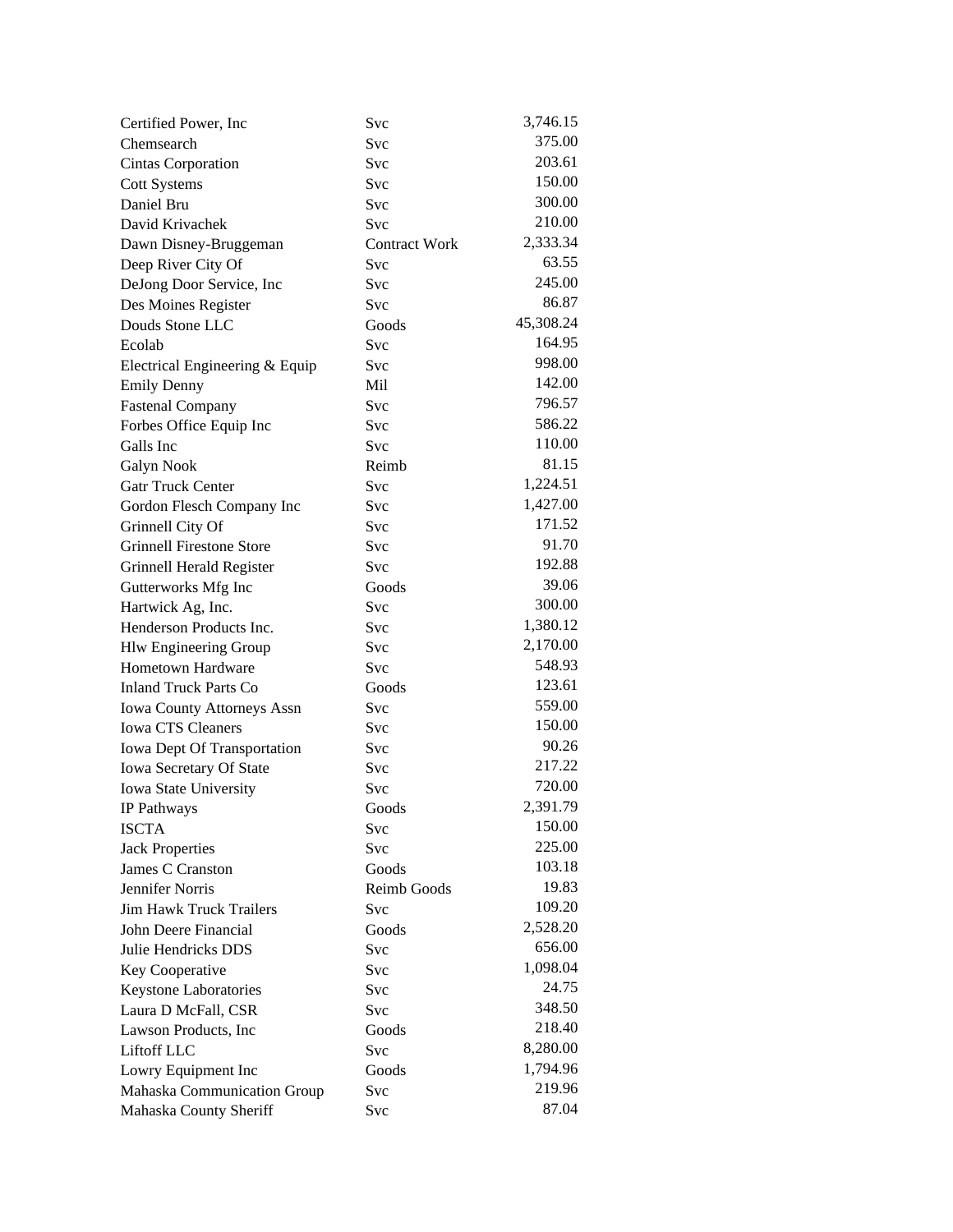| <b>Mainstay Systems</b>                      | Svc        | 237.00     |
|----------------------------------------------|------------|------------|
| <b>Manatts</b> Inc                           | Svc        | 818.48     |
| Martin Equipment Of Il, Inc.                 | Svc        | 390.13     |
| Martin Marietta Materials                    | Goods      | 385,643.30 |
| Matt Parrott/Storey Kenworthy                | Goods      | 15.26      |
| Matt Wray                                    | Mil        | 69.00      |
| <b>MCI</b>                                   | Svc        | 47.01      |
| <b>McKesson Medical Surgical</b>             | Goods      | 468.12     |
| Melissa Eilander                             | Mil        | 74.50      |
| MidAmerican Energy                           | <b>Svc</b> | 2,498.56   |
| <b>Midwest Patch</b>                         | Svc        | 899.50     |
| Montezuma Municipal Utilities                | Svc        | 4,758.20   |
| Montezuma State Bank                         | Svc        | 25.50      |
| Morrison Enterprises Inc                     | Svc        | 43.72      |
| Mutual Wheel Co                              | Goods      | 1,173.56   |
| Napa Auto Parts                              | Goods      | 2,111.83   |
| New Century F.S. Inc                         | Svc        | 3,425.27   |
| Nyhart Co                                    | Svc        | 1,025.00   |
| <b>Office Express</b>                        | Goods      | 215.41     |
| Ohalloran International Inc                  | Goods      | 2,032.36   |
| Pauls Ace Hardware Inc                       | Goods      | 207.99     |
| Ponderosa Supply Ltd                         | Goods      | 309.15     |
| Postmaster                                   | <b>Svc</b> | 440.00     |
| Pow Co Employee Health Plan Tr               | Svc        | 6,673.41   |
| Poweshiek County Auditor                     | Svc        | 600.00     |
| Poweshiek County EMA                         | Approp     | 22,857.50  |
| <b>Poweshiek County Secondary</b>            | Goods      | 64.00      |
| Poweshiek County Sheriff                     | Svc        | 135.02     |
| Poweshiek Water Assn                         | <b>Svc</b> | 111.00     |
| Premier Office Equip/RK Dixon                | <b>Svc</b> | 105.41     |
| <b>Premier Printing</b>                      | Svc        | 850.00     |
|                                              | Goods      | 393.37     |
| <b>Quill Corporation</b><br>Ramsey-Weeks Inc | <b>Svc</b> | 560.00     |
|                                              | Goods      | 500.00     |
| Reliance Telephone Inc<br>Richard F Hansen   |            | 320.60     |
|                                              | Svc        | 231.41     |
| Robert Wilhelm                               | Reimb      | 140.00     |
| Rockford Rigging Inc                         | Goods      | 1,000.00   |
| <b>Roudabush Electronics</b>                 | Goods      | 31.98      |
| RP Lumber Company Inc                        | Goods      | 1,424.68   |
| Sadler Power Train                           | Goods      | 90.00      |
| <b>Sandy Ross</b>                            | Mil        | 298.71     |
| Schumacher Elevator Co                       | Svc        | 35.10      |
| <b>SCISWA</b>                                | Svc        | 450.00     |
| Searsboro Telephone Co                       | Svc        |            |
| <b>SEAT</b>                                  | Svc        | 150.00     |
| Secretary Of State                           | Svc        | 30.00      |
| Sinclair Napa                                | Goods      | 702.28     |
| Snap On Tools                                | Goods      | 85.65      |
| State Hygienic Lab                           | Svc        | 34.00      |
| <b>Steve Link Ford</b>                       | Goods      | 344.88     |